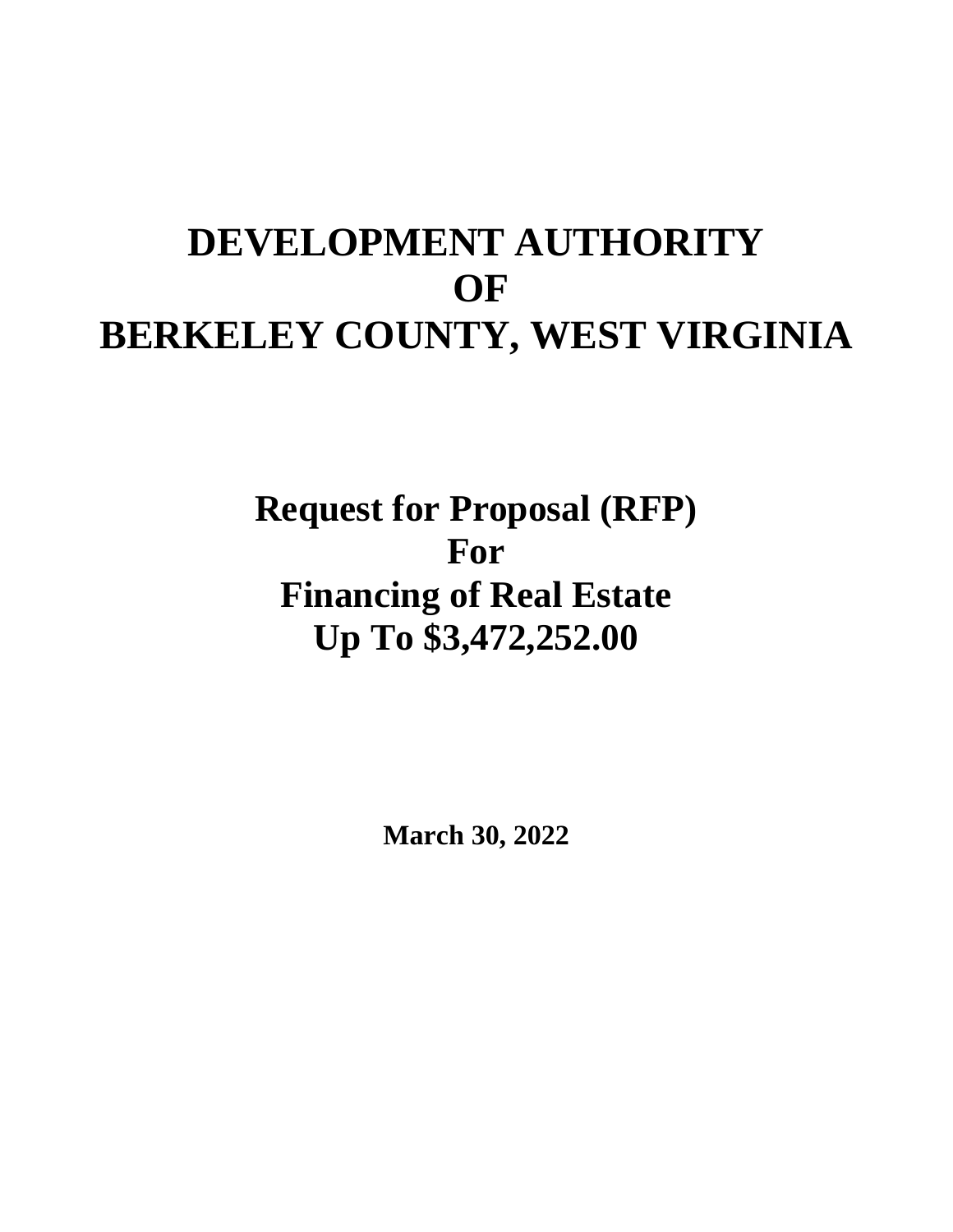#### **REQUEST FOR PROPOSALS**

#### **FINANCING OF REAL ESTATE**

The Development Authority of Berkeley County, West Virginia (herein referred to as the "Authority") is Requesting Price Proposals (RFP) from interested parties for the permanent financing of 256.60 acres, more or less, located in the Arden Tax District, Berkeley County, West Virginia and known for tax purposes as Tax Map 14, Parcel 7. The Authority is the current owner of record for the property. This financing **will not** be tax exempt.

The Authority (or its designated representatives) will be evaluating submissions to this request and will ultimately select a lender judged to be both responsible and responsive to the request in every way, including having offered the most beneficial, appropriate price proposals. The Authority reserves the right to interview some or all prospective lenders to discuss qualifications and price proposals. Inquiries should be directed to Sandy Hamilton, Executive Director, at (304) 267-4144 extension 4 or shamilton@developmentauthority.com.

Submittal of Proposals from interested businesses must be hand delivered or emailed to the Authority. Hand delivered submissions must be enclosed in a sealed envelope marked **"Development Authority Real Estate Financing".** Proposals must be submitted and time-stamped into the Development Authority Office, 300 Foxcroft Avenue, Suite 201, Martinsburg, West Virginia, 25401 or emailed to [shamilton@developmentauthority.com](mailto:shamilton@developmentauthority.com) ,with a receipt confirmation reply, **no later than noon EST. on Wednesday, April 20, 2022.** Failure to provide the required information as requested in the RFP for the Authority's review may result in disqualification.

Proposals will be opened at 1:00 p.m. on Wednesday, April 20, 2022 in the Authority's Conference Room, 300 Foxcroft Avenue, Suite 201, Martinsburg, WV, 25401.

The Authority reserves the right to accept or reject any or all proposals, to waive technicalities, and to take whatever action is in the best interest of the Authority.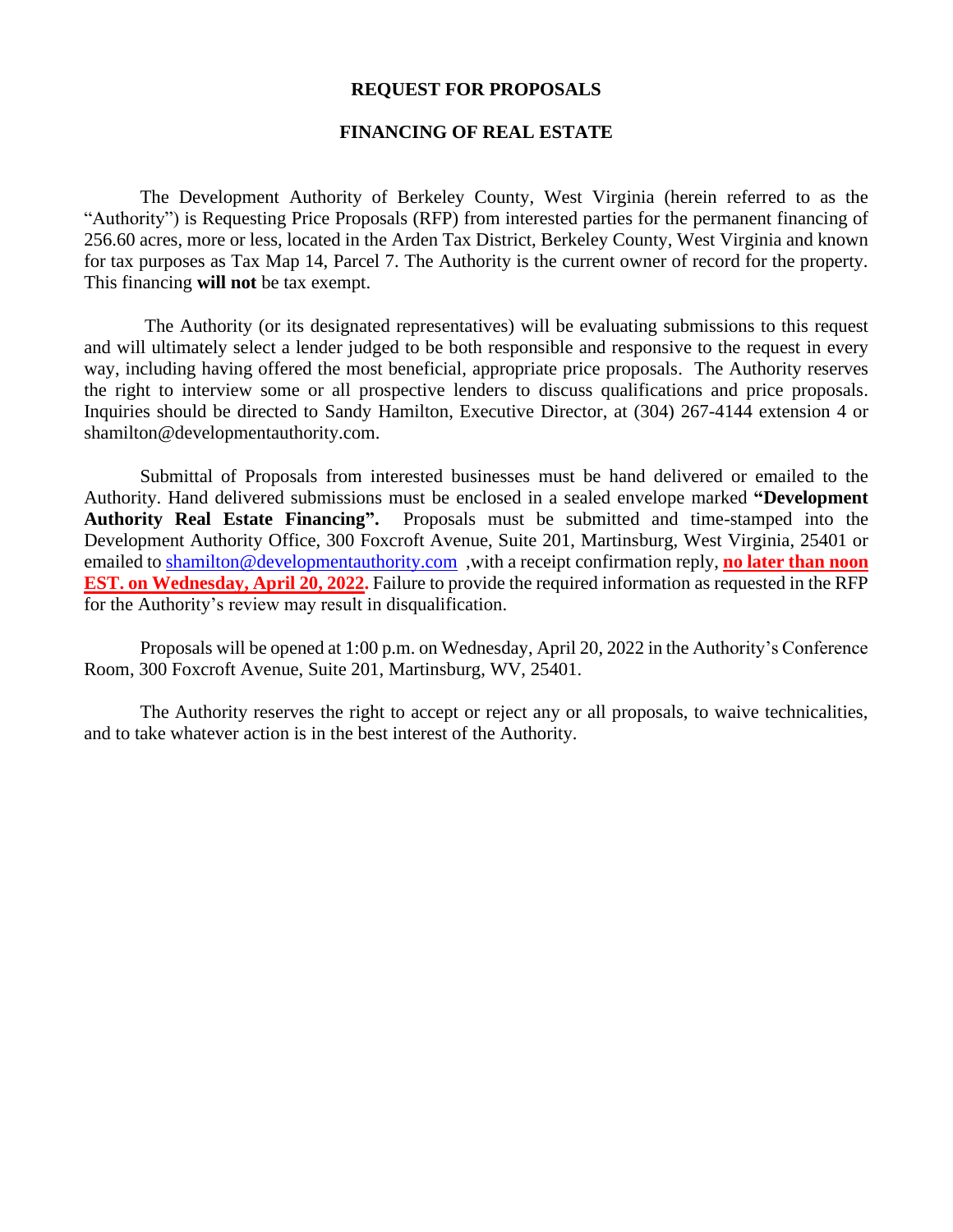# **I. INTRODUCTION:**

Proposals are being requested from financial service institutions for the permanent financing of the purchase of Real Estate in the amount of Three Million, Four Hundred Seventy-Two Thousand, Two Hundred Fifty-Two Dollars (\$3,472,252.00). All materials submitted by any respondent to this RFP shall become part of the proposal.

# **II. GENERAL LOAN TERMS:**

- A. Approximate Principal Amount: Three Million, Four Hundred Seventy-Two Thousand, Two Hundred Fifty-Two Dollars (\$3,472,252.00). The loan is to be secured **SOLELY** by the Real Estate.
- C. Type of Loan Desired: Fixed Rate financing
- D. Payments: Monthly Principal and Interest.

# **III. PROPOSAL:**

Respondents shall respond to and reference each section and subsection for portion(s) of RFP proposal. *At a minimum, the Proposal shall include the following information. Failure to discuss each item may deem the submittal non-responsive and may result in non-consideration of the respondent's services.* 

- A. Lender Information
	- 1. Name, address, telephone number, and email address of the lender and a primary contact.
- B. Terms of Proposed Financing
	- 1. Describe the principal amount of the loan, the interest rate (including whether fixed or variable), the term of the proposed loan, any costs, any prepayment fees, any loan fees associated with the loan, and whether the respondent expects to seek the participation from any other lending institution;
	- 2. Provide a list of materials that may be needed to underwrite the loan;
	- 3. State any additional underwriting of the loan that will be required following placement of the loan by the Authority; and
	- 4. Confirm your agreement that the Authority's counsel, Steptoe & Johnson PLLC will be permitted to close the loan,

## C Miscellaneous Requirements:

All proposals must provide written proof that the financial institution is licensed to provide banking services in the State of West Virginia.

## **IV. USE OF EXISTING DOCUMENTS:**

The Development Authority will cooperate to the fullest extent by making available to the Lender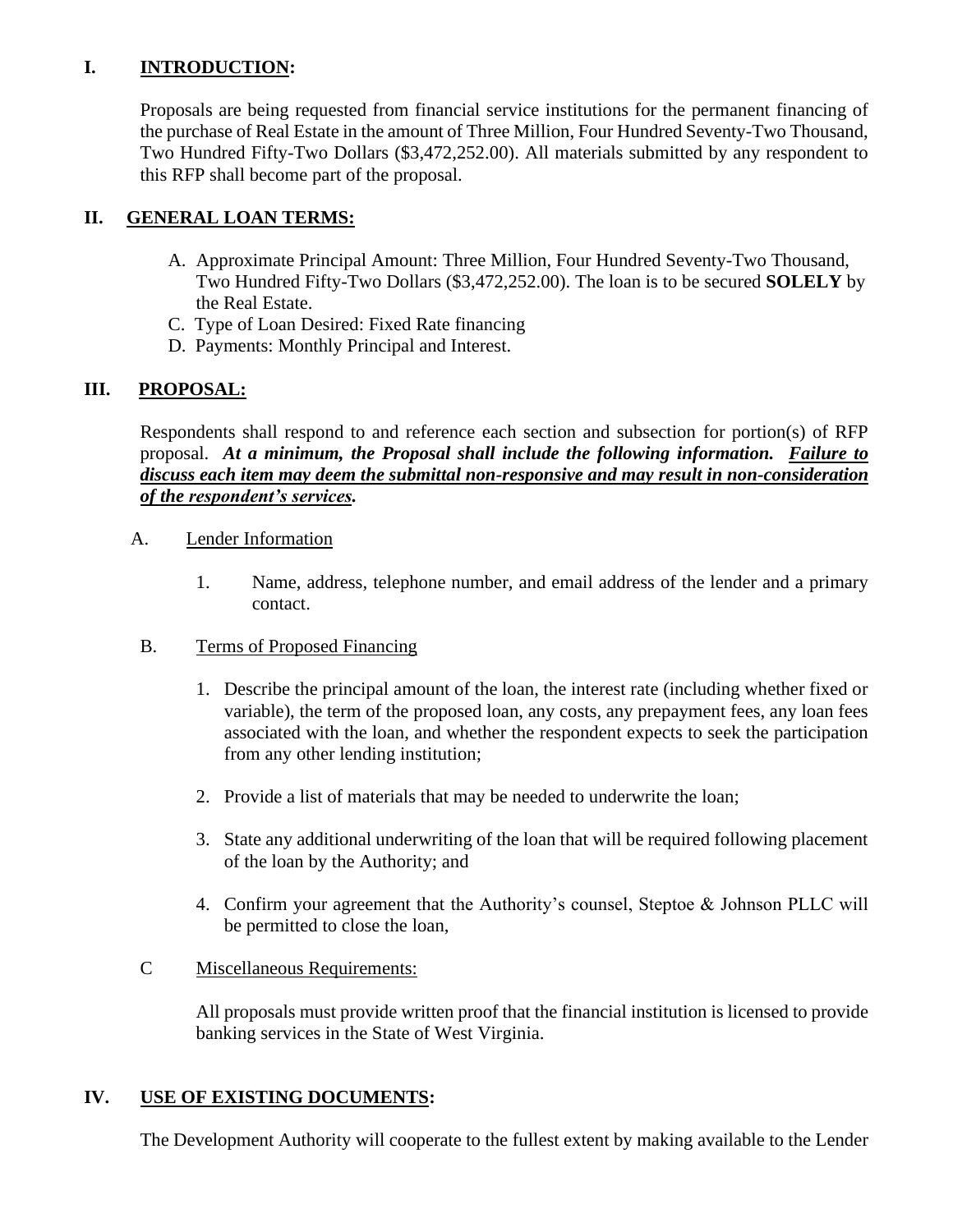all documents pertinent to this RFP that may be in the Authority's possession, including the Authority's most recent audit, and its year-to-date financial reports. The Authority makes no warranty as to the accuracy of existing documents nor will the Authority accept any responsibility for errors and omissions that may arise from the Lender having relied upon them.

#### **V. SELECTION PROCESS:**

- A. The Development Authority shall not be liable for any costs not included in the proposal, not contracted for subsequently, or in regard to preparation of your proposal.
- B. The Finance and Audit Committee of the Development Authority's Board of Directors will evaluate responses to this request and select the financial institution's proposal with direction from the Board of Directors.
- C. It is the Authority's intent to open and review each Proposal to determine a respondent's qualifications, experience, and ability to service the loan.
- D. Since it is the Authority's desire to select the most qualified lender, the Finance and Audit Committee reserves the right to schedule oral presentations from those financial institutions it deems most qualified, to take place within five (5) business days following notification.
- E. Selection criteria to be used by the Committee are:
	- 1. Responsiveness to these instructions and pricing.

## **VI. PROPOSALS AND AWARD SCHEDULE:**

- A. Proposals received prior to the deadline will be treated as confidential, until receipt of all proposals and opening of the same. Proposals received after the deadline will not be considered in the evaluation process and will be returned unopened.
- B. It is expected that the award will be made within five (5) business days after the opening of proposals. The contract will be awarded to the financial institution whose proposal, conforming to this request, will be the most advantageous to the Authority.
- C. Proposals must give the full name and address of the proposer and the person signing the proposal shall indicate his or her title and/or authority to bind the respondent as required herein.
- D. Proposals may not be altered or amended after they are opened.
- E. The approval or disapproval of any proposal will be determined by its' response to this request. No assumptions should be made on the part of any respondent as to this Authority's prior knowledge of its abilities.
- F. The Authority reserves the right to request clarification of information submitted and to request additional information of one or more respondents.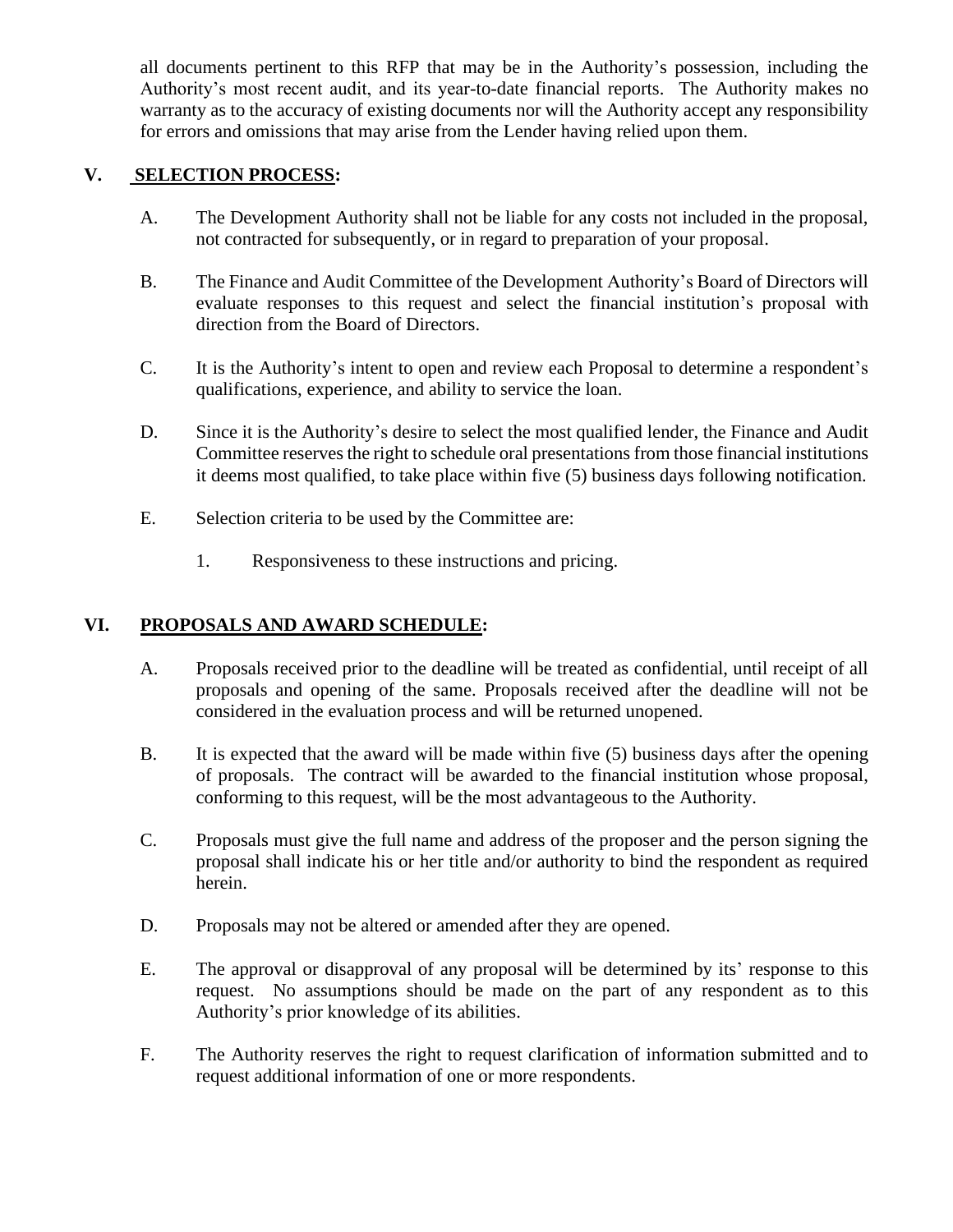#### **VII. OTHER TERMS AND CONDITIONS:**

- A. Any proposal may be withdrawn up until the date and time set within this RFP for the opening of the proposals. Any proposal not so withdrawn will constitute an irrevocable offer, for a period of ninety (90) calendar days, subject to the financial institution's usual underwriting, to provide to the Authority the financing set forth above, in the manner and at the costs set forth in the proposal.
- B. Selected respondent shall not assign any interest in the financing and shall not transfer any interest in the same without prior written consent of the Authority.
- C. No reports, information or data given to or prepared by any respondent under this agreement shall be made available to any third party without the prior written approval of the Authority.
- D. Respondents shall give specific attention to the identification of those portions of their proposals that they deem to be confidential, proprietary information or trade secrets and provide any justification why such materials, upon request, should not be disclosed by the Authority under the West Virginia Freedom of Information Act.
- E. The Authority shall not be liable for any costs incurred by any respondent in regard to preparation of its' proposal.
- F. The Authority reserves the right to request interviews.
- G. The Authority reserves the right to reject any and/or all proposals, to waive technicalities, and to take whatever action is in the best interest of the Authority.
- H. The Authority reserves the right to not hold discussions with unsuccessful respondents after acceptance of a proposal.
- I. By submitting a proposal, the respondent agrees that it is satisfied, as a result of its own investigations of the conditions set forth in this request, and that it fully understands the obligations set forth therein.
- J. Each respondent shall abide by and comply with the true intent of the RFP and shall not take advantage of any unintentional error, ambiguity or omission, but shall fully complete every part as contemplated by the true intent and meaning of the scope of services described herein.
- K. Each respondent hereby represents and warrants:
	- 1. That it is currently licensed to do business in the State of West Virginia and that it will take such action as, from time-to-time hereafter, may be necessary to remain so qualified;
	- 2. That it is not in arrears with respect to the payment of any monies due and owing the State, or any department or agency thereof, including, but not limited to, the payment of taxes and employee benefits, and that it shall not fall into arrears during the term of the contract; that it shall comply with all federal, State, and local laws, ordinances, and legally enforceable rules and regulations applicable to its activities